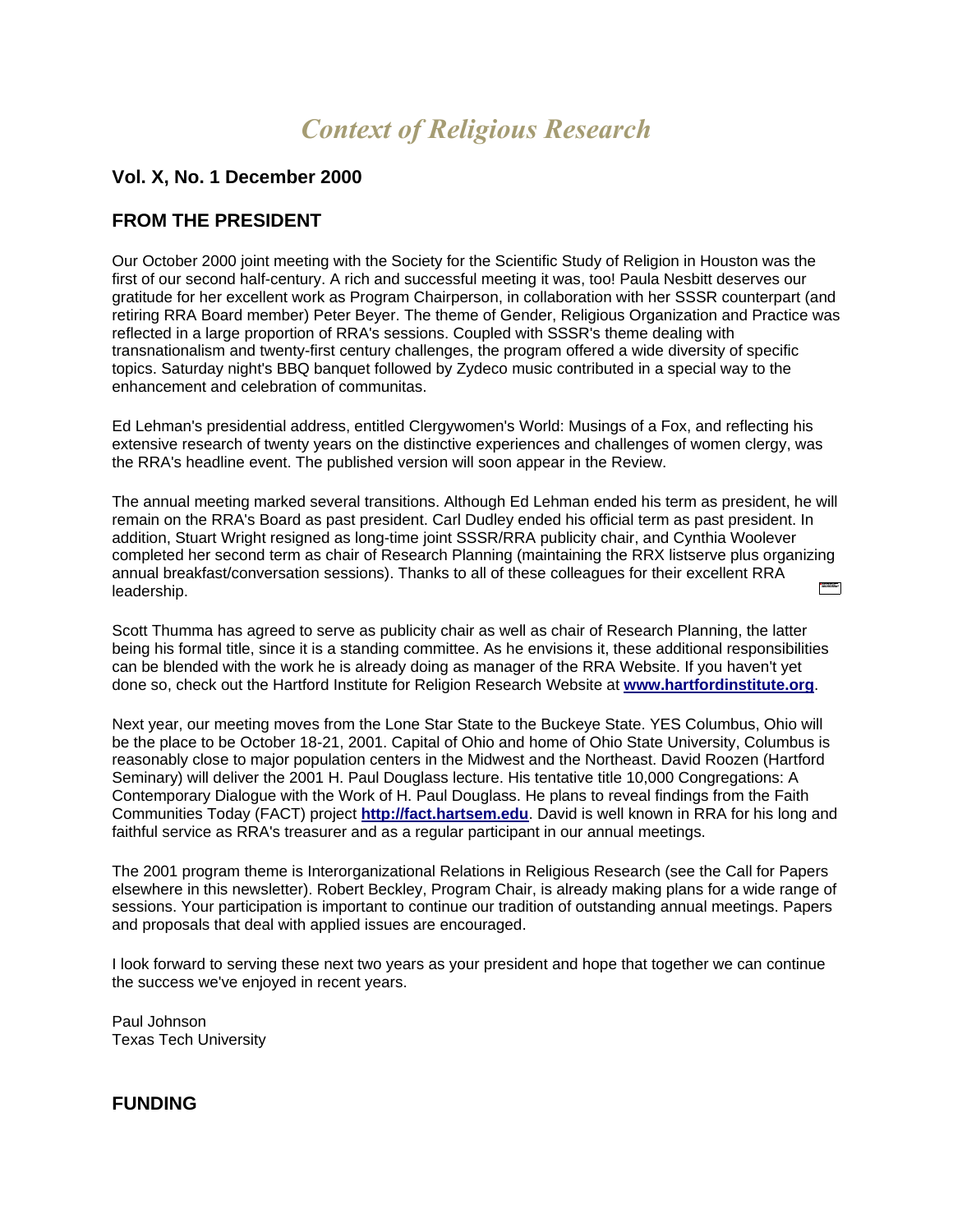#### Constant H. Jacquet Research Awards

The RRA will make \$8,000 available this year on a competitive basis for applied and basic research. Priority is given to applied projects, and funding over \$2,000 to any one proposal is granted only in cases of exceptionally high merit and significance. In this competition, applied research is defined as a project that has an identifiable organizational or institutional client who will use the research results for specific goal-centered activities. Note that, unlike the Douglass lectureship, the Jacquet award funds come from within our cash-flow budget, rather than endowment. If these awards would be endowed, we could obviously make larger and more extensive grants.

Funding may be used for research expenses and release time, but not for supplemental income or capital equipment. Because funds are limited, applicants are also encouraged to seek support from alternative sources of funding. Applicants are required to be members of the RRA. Full-time students may join the Association at the time of their application. All others must hold membership in the RRA for at least one full year prior to the application deadline.

Applications must include four copies of: (a) a requested Awards Application Form, completed and signed; (b) a narrative summary of the proposed project, no longer than five double-spaced, typed pages; and (c) a one-page detailed budget. Materials will not be returned.

The required Application Form can be obtained from the RRA website [http://rra.hartsem.edu](http://rra.hartsem.edu/) or by writing: James K. Wellman, Jr., 8527 Hansen Road, Bainbridge Island, WA 98110; jkwamw@uswest.net. Your application must be received by 1 April 2001

Applicants will be notified of the disposition of their applications within 60 days and will be asked to submit a written acceptance of their awards within two weeks of notification. Recipients should plan to expend the grant within one year after accepting the award and should note RRA support in all reports of the research for which they received the grant. Award recipients are expected to submit their research reports for possible publication in the Review of Religious Research, subject to editorial review.

2000 awardees were Alexei Krindatch, Jerry Park, Timothy B. Smith, and Robert Woodberry.

#### **Joseph H. Fichter Research Awards**

The Association for the Sociology of Religion will make available \$10,000 this year for promising research on gender issues, women and religion, and feminist perspectives in the study of religion. Applicants must be members of the ASR at the time of application. Dissertation research is included within the purview of the award. Those who have recently earned the doctorate are especially encouraged to apply.

A proposal of not more than five double-spaced, typed pages should outline the rationale and plan of research. A detailed budget should be attached, as should a brief vita. Deadline: 1 March postmark.

Send four copies of the proposal to: Lori G. Beaman, Sociology, University of Lethbridge, 4401 Lethbridge, Alberta T1K 3M4. For further information: [beamlg@uleth.ca.](mailto:beamlg@uleth.ca)

#### **SSSR Research Awards**

#### **MEETINGS**

The **British Sociological Association Sociology of Religion Study Group**'s annual conference, this year will be held 9-11 April at Plater College, Oxford. More information will be available on the BSA-SRSG's website: **[www.socrel.org.uk](http://www.socrel.org.uk/)**.

 $\frac{1}{2}$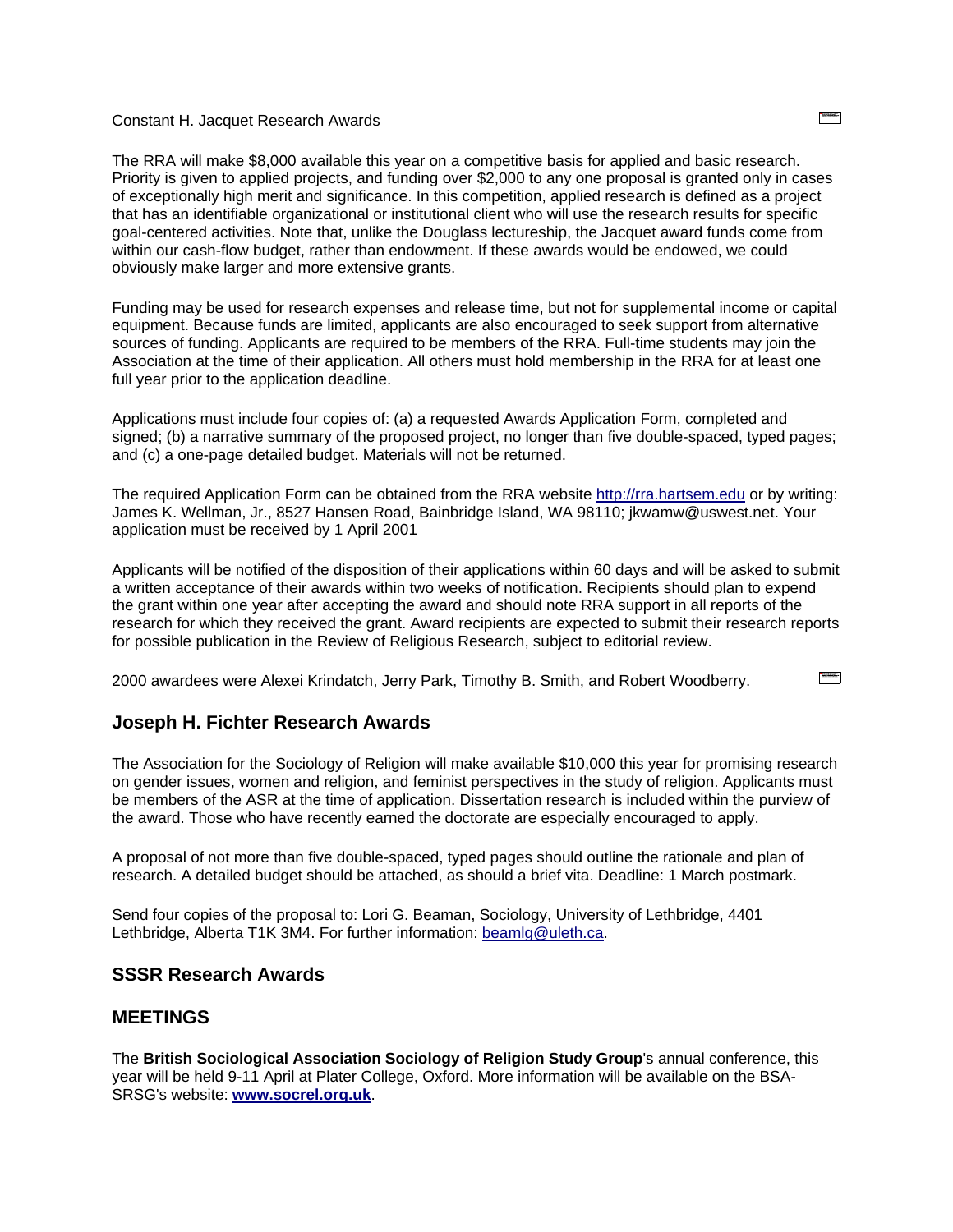A conference entitled The Spiritual Supermarket: Religious Pluralism and Globalisation in the 21st Century The Expanding European Union and Beyond, co-sponsored by **INFORM** (Information Network Focus on Religious Movements), UK, and **CESNUR** (Center for Studies on New Religions), Italy, in cooperation with a group of other related societies, principally in Europe, will be held at the London School of Economics, 19-22 April. Persons interested in presenting papers need to have abstracts and a short c.v. submitted as soon as possible and in no case later than 31 December. For further information: **[inform @lse.ac.uk](mailto:inform%20@lse.ac.uk)**.

The 24th annual **Implicit Religion consultation** will be held at Denton Hall, Yorkshire, 11-13 May. The conference is residential, with participation limited to about 30. All sessions are plenary, with ample time for feedback. Openings remain for about six more papers within the schedule. Contact Edward Bailey, Winterbourne Rectory, Bristol BS36 1JQ, UK; **[eibailey@csircs.freeserve.co.uk](mailto:eibailey@csircs.freeserve.co.uk)**.

The **Association for the Sociology of Religion** will meet 17-19 August in Anaheim, California. The theme is Religion and Societal Marginality. Plenary events include the Presidential Address of Anthony J. Blasi and the Paul Hanly Furfey lecture by Luigi Tomasi. Contact: Patricia Wittberg, Sociology Department, Indiana University-Purdue University at Indianapolis, 425 University Blvd., Indianapolis, IN 46202; **[pwittber@iupui.edu](mailto:pwittber@iupui.edu)**. The call for papers is also on the ASR website: **[www.sociologyofreligion.com](http://www.sociologyofreligion.com/)**. Deadlines: 15 January for session proposals, 15 February for paper abstracts. The ASA Sociology of Religion Section also meets in Anaheim, 21 August.

In addition, immediately following the ASR meeting, the **International Society for the Sociology of Religion** (ISSR/SISR) will hold its biennial meeting in Ixtapan de la Sal, Mexico (20-24 August). The theme is Interpreting Religion Today: Competing Processes and Paradigms. For further information contact the SISR secretariat: **[lfontaine@ustanne.ednet.ns.ca](mailto:lfontaine@ustanne.ednet.ns.ca)**.

The **Society for the Scientific Study of Religion** meets with the RRA 18-21 October. The program theme is Mainstreaming the Scientific Study of Religion. Contact: Mark Chaves, Department of Sociology, University of Arizona, P.O.B. 210027, Tucson, AZ 85721-0027; **[mchaves@u.arizona.edu.](mailto:mchaves@u.arizona.edu)** Deadlines: 15 January for session proposals, 15 March for paper abstracts.

### **ELECTIONS AND NOMINATIONS**

Results of the 2000 RRA general elections are: Nominating Committee Chair: Kirk Hadaway; Directors-at-Large, Dean Hoge and Donald Luidens; Nominating Committee, Cynthia Woolever and Ronald Lawson. The Board expresses its appreciation to all those who allowed their names to stand.

The 2001 Nominating Committee seeks member input. This year a president-elect, secretary, two board members, and two nominating committee members will be elected. If you wish to offer a name (including your own), contact Kirk at UCBHM, 700 Prospect Ave., Cleveland, OH 44115-1100; **[hadawayk@ucc.org](mailto:hadawayk@ucc.org)**. The Committee will be happiest to hear from you as close after the start of 2001 as possible.

## **EDITOR SEARCH**

This is not a case of déjà vu! The editorial term for the Review of Religious Research is three years, and current co-editors Darren Sherkat and Chris Ellison, for personal and professional reasons, have decided not to see reappointment to a second term. (Paul Johnson's three-term tenure perhaps lulled us into falsely thinking that extended service would be the norm.) The new editor(s) will begin receiving manuscripts in January 2002, in anticipation of the September 2002 issue (vol. 44, no. 1).

With the Board's approval, President Johnson has appointed an ad hoc Editor Search committee to consist of himself, the Executive Officer, and Chris Ellison, to be chaired by Ed Lehman. Nominations,

**TANKER**